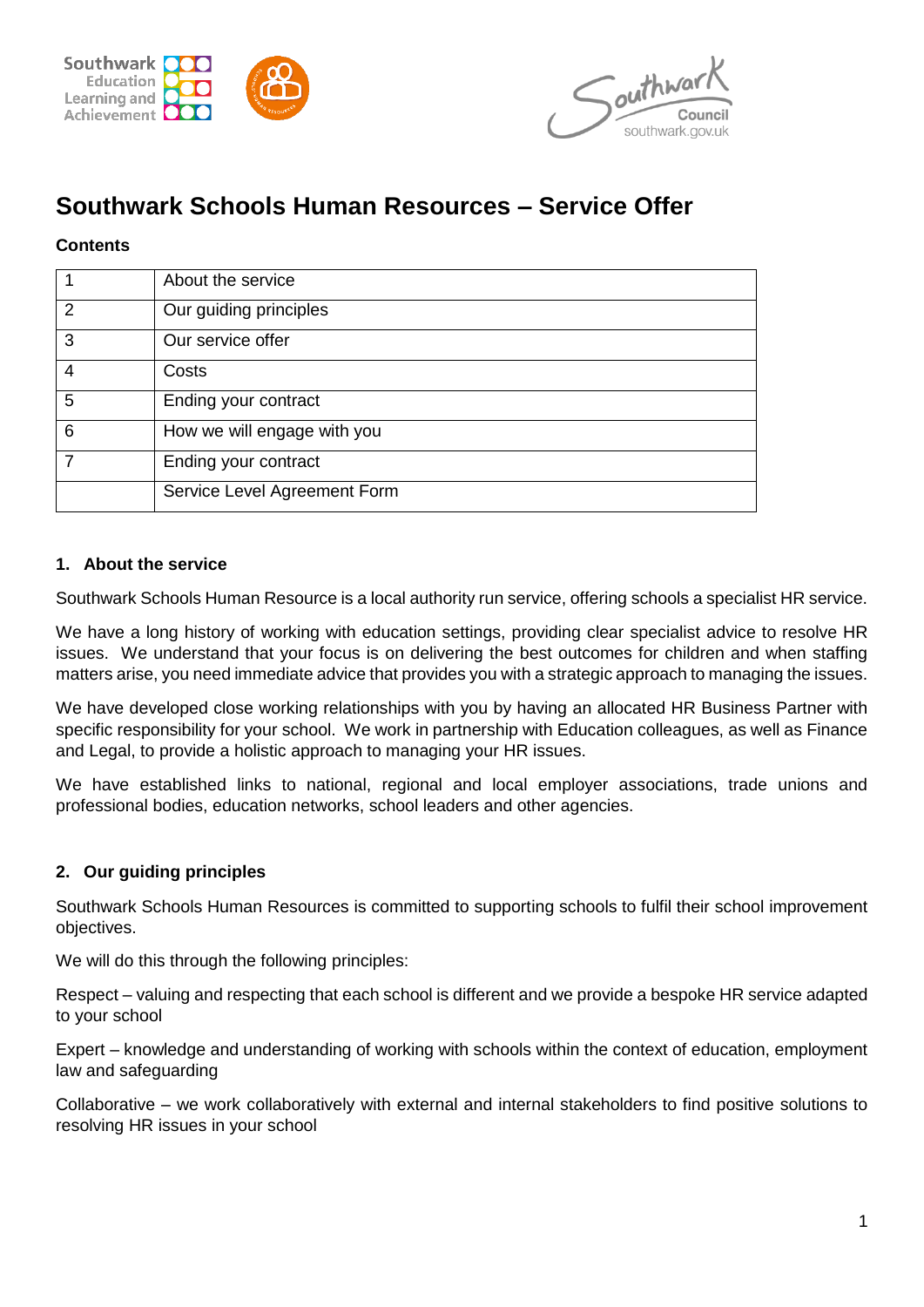## **3. Our service offer**

## EMPLOYEE RELATIONS

- Strategic HR advice
- Advice and guidance on managing ER matters in a timely way to minimise the need to escalate matters more formally under the relevant HR policies and procedures
- Provision of HR policies for adoption by the school as required
- Consult and engage with the recognised education trade unions on schools' behalf
- Managing employee exits

## EMPLOYMENT TRIBUNAL CLAIMS

- Work with Legal Services on supporting you with employment tribunal claims, where you have sought and followed our advice
- Liaise with ACAS on your behalf regarding any possible claims that an employee / former employee may make against the school

## SAFEGUARDING

- Accredited Safer Recruitment in Education training, endorsed by the Safer Recruitment Consortium
- Advice on the HR aspects of managing allegations against staff in child protection matters, working closely with the Local Authority Designated Officer (LADO) as appropriate
- Referrals to the Teaching Regulation Agency (TRA) and Disclosure and Barring Service (DBS)

## RESTRUCTURES AND TUPE TRANSFERS

- Accredited Hay Job Evaluators, carrying out job evaluations in line with HAY Job Evaluation Scheme
- Model school job descriptions
- Provide estimates of benefits for potential redundancy severance and liaise with Southwark Pensions on pension estimates for those in the pension schemes
- Liaise with Southwark Procurement, Legal Services and Pensions on TUPE *[Transfer of Undertakings (Protection of Employment) Regulations]* transfers, providing HR advice on transfers in and out of the school

#### TERMS AND CONDITIONS

- Advise Governing Boards on the procedure for setting the Headteacher pay range for Headteacher salary, in line with the School Teachers Pay and Conditions Document
- Annual school teachers pay and conditions update to schools, with updated pay policy and recommended pay scales, that have been subject to consultation with the teaching trade unions
- Update on NJC term and conditions

#### LEARNING AND DEVELOPMENT

Workshops on managing employee relations and restructures

- Training to equip school leaders, managers and governors with the skills and knowledge to manage a range of HR issues
- Deliver at regular briefings for governors, school leaders and other school staff during the year
- Bespoke training as requested by individual schools

#### HR ADMINISTRATION

- DBS checks
- Undertake prohibition checks on relevant staff members
- Applications for Certificate of Sponsorships submitted (subject to terms and conditions) and if granted, processed
- Renewals for Certificate of Sponsorship processed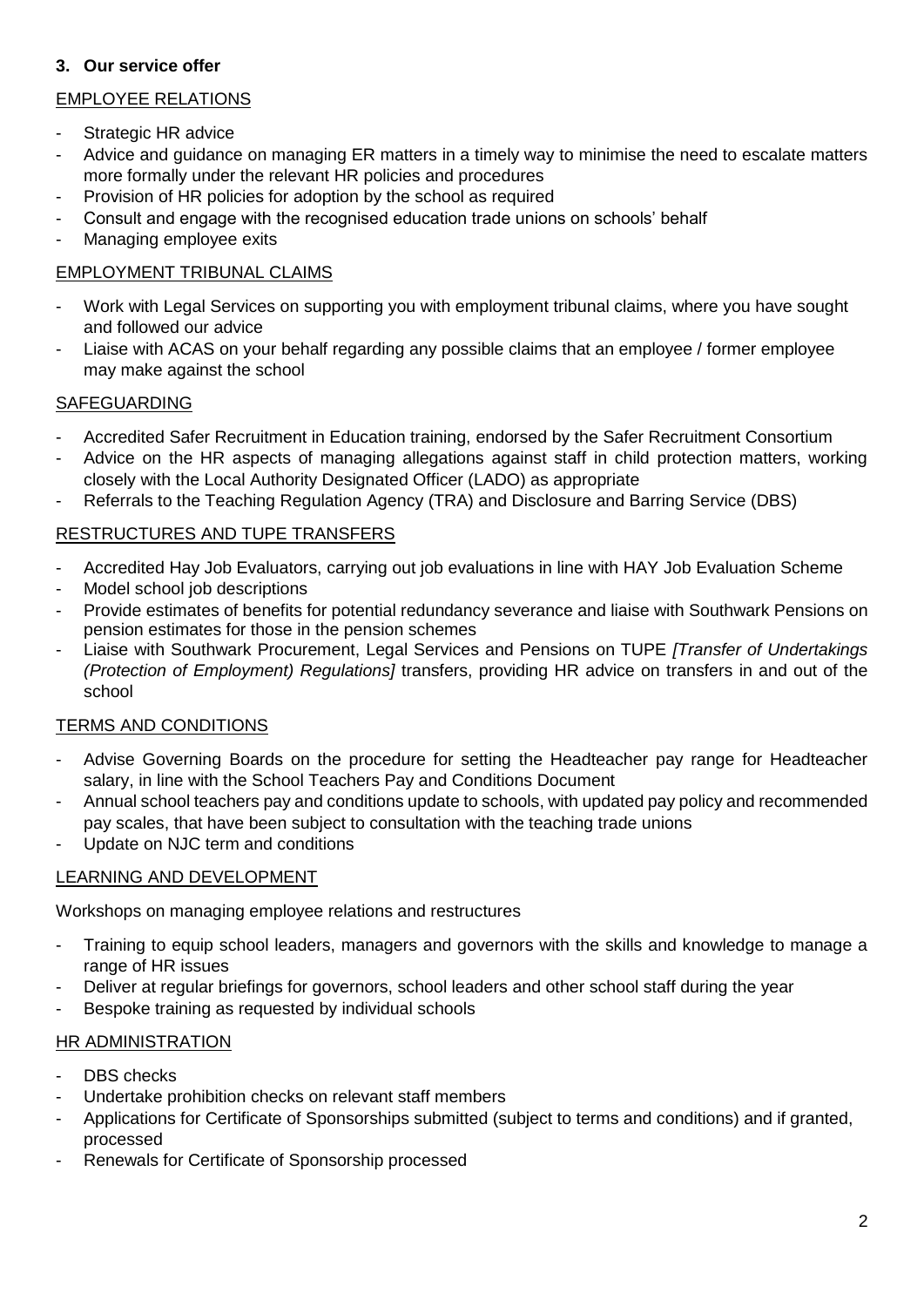## **RECRUITMENT**

- We will advertise your roles on the Southwark Schools HR website and other recruitment websites
- We will advise on senior leader appointments and will work in partnership with the School Improvement Partner
- We will advise on pre-employment checks, including right to work and help you with any complex queries that may arise
- We will provide model templates available on our website

## HR ADMINISTRATION

- DBS
- Recruitment service
- HR meeting minute taking
- Applications for Certificate of Sponsorships submitted (subject to terms and conditions) and if granted, processed
- Renewals for Certificate of Sponsorship processed

## **4. Costs**

| <b>Core Service</b> | For a fixed annual fee, our Core HR Service   £105 per<br>includes the following:<br><b>Advisory service</b><br>On-site support<br>Full access to the Schools HR website | emplovee<br>based on the number of<br>contracts<br>from<br>open<br>November 2021 School<br><b>Workforce Census</b> |
|---------------------|--------------------------------------------------------------------------------------------------------------------------------------------------------------------------|--------------------------------------------------------------------------------------------------------------------|
| other services.     | For those schools buying into the Core Service, they also receive a subsidised rate on our                                                                               |                                                                                                                    |

## **HR CONSULTANCY**

We provide an HR Consultancy service for schools not part of the HR service.

This is at the rate of: £700 per day.

We will charge for a minimum of  $\frac{1}{2}$  day's work (up to 3  $\frac{1}{2}$  hours) where this is less.

## RECRUITMENT

We work with the Guardian and Indeed. We also advertise your vacancies on the Schools HR website. We offer a package where you can choose to buy up to five adverts over the year, which is discounted.

|                                           |                          |       | Schools<br>buying<br>into the Core HR<br><b>Service</b> | <b>Schools</b><br>not<br>buying into the<br><b>Core HR Service</b> |
|-------------------------------------------|--------------------------|-------|---------------------------------------------------------|--------------------------------------------------------------------|
| Recruitment $-$ placing $ $<br>of adverts | One single advert        |       | £140                                                    | £170                                                               |
|                                           | Package<br>οf<br>adverts | two   | £250                                                    | £310                                                               |
|                                           | of<br>Package<br>adverts | three | £365                                                    | £455                                                               |
|                                           | of<br>Package<br>adverts | four  | £400                                                    | £600                                                               |
|                                           | Package<br>οf<br>adverts | five  | £500                                                    | £750                                                               |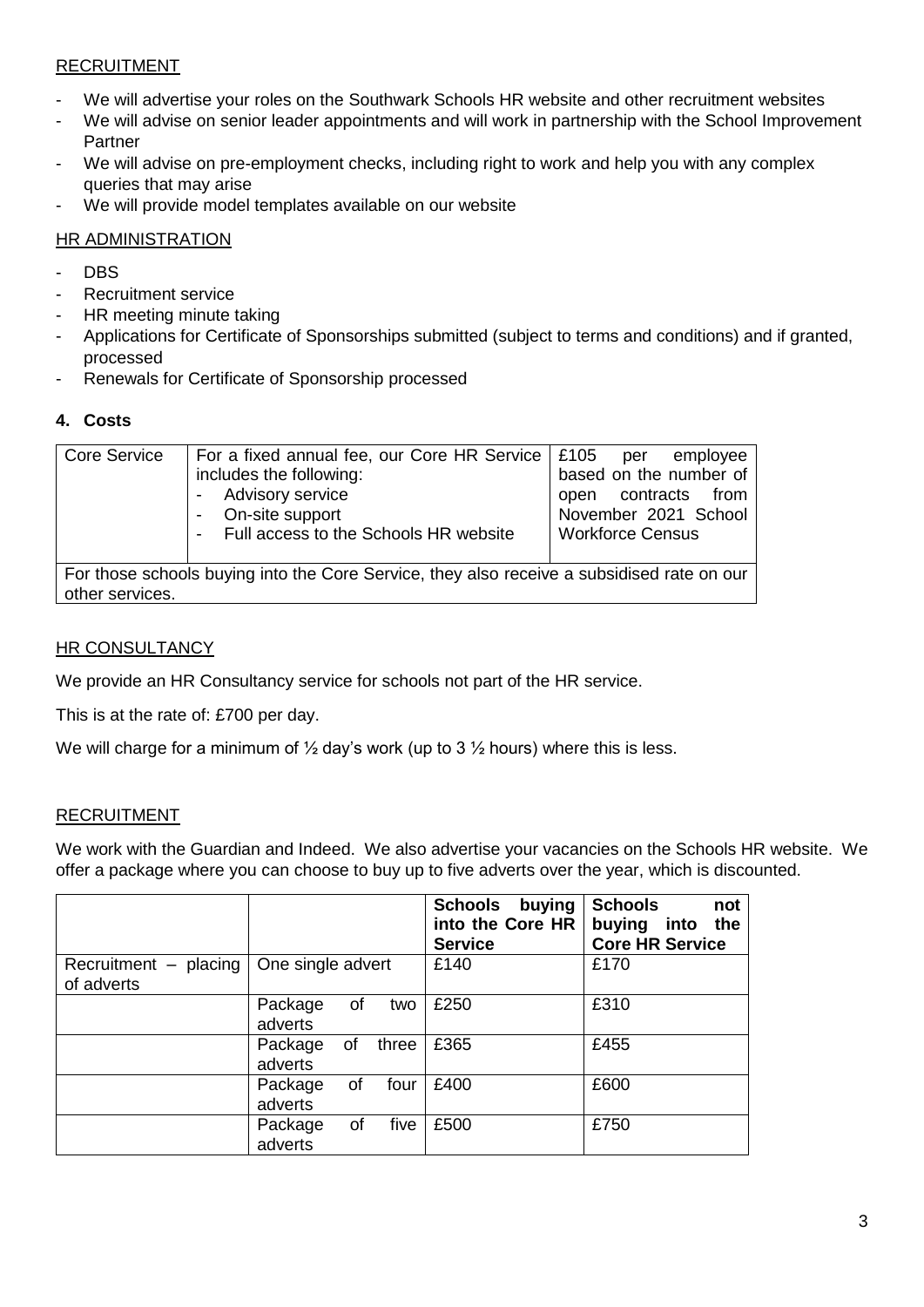#### SAFER RECRUITMENT TRAINING

We deliver training accredited through the Safer Recruitment Consortium to enable you to meet your obligations under Keeping Children Safe in Education to have at least one member of the recruitment panel who is safer recruitment trained. The accreditation lasts for three years, after which you will need to redo the course.

This interactive course provides you with an understanding of the importance of safer recruitment practice and implementing this in your setting. You will also have opportunities to discuss and share good practice with other delegates on the day.

|                                                         | Virtual training<br>(This is delivered over two $\frac{1}{2}$ (This is delivered on 1 day)<br>days) | In person training |
|---------------------------------------------------------|-----------------------------------------------------------------------------------------------------|--------------------|
| Schools buying into the core service   £110             |                                                                                                     | £140               |
| Schools not buying into the core $\mid$ £150<br>service |                                                                                                     | £190               |

#### LEARNING AND DEVELOPMENT

We develop and deliver HR training sessions on a number of different topics relevant to school leaders and managers, including governors.

We will deliver sessions both in person and virtually, to suit the school's needs.

|                                                                     | training<br><b>Type</b><br><b>of</b><br>delivery | <b>Schools</b><br>buying<br>into the Core HR<br><b>Service</b> | <b>Schools</b><br>not<br>buying into the<br><b>Core HR Service</b> |
|---------------------------------------------------------------------|--------------------------------------------------|----------------------------------------------------------------|--------------------------------------------------------------------|
| Up to $\frac{1}{2}$ day training<br>$(3 \frac{1}{2} \text{ hours})$ | Virtual                                          | £55                                                            | £75                                                                |
|                                                                     | In person                                        | £75                                                            | £100                                                               |
| Up to 1 day training                                                | Virtual                                          | £110                                                           | £140                                                               |
|                                                                     | In person                                        | £150                                                           | £190                                                               |

We will work with each school on identifying your learning needs and put in place an HR training plan to help with the understanding of the HR policies and procedures and how they should be applied.

For bespoke training: £700 for a training session for up to 8 people – this includes the design and preparation for the training as well as up to  $\frac{1}{2}$  day (3  $\frac{1}{2}$  hours) training session

#### DISCLOSURE AND BARRING SERVICE (DBS) CHECKS

We are required to charge an administration fee for the DBS check and this is factored into the total charge below.

|                                                  | <b>Core HR Service</b> | Schools buying into the Schools not buying into<br>the Core HR Service |
|--------------------------------------------------|------------------------|------------------------------------------------------------------------|
| DBS check per employee $-$ online<br>application | £55                    | £70                                                                    |
| DBS check per employee $-$ paper<br>application  | £75                    | £100                                                                   |
| Volunteers - check per employee                  | £15                    | £25                                                                    |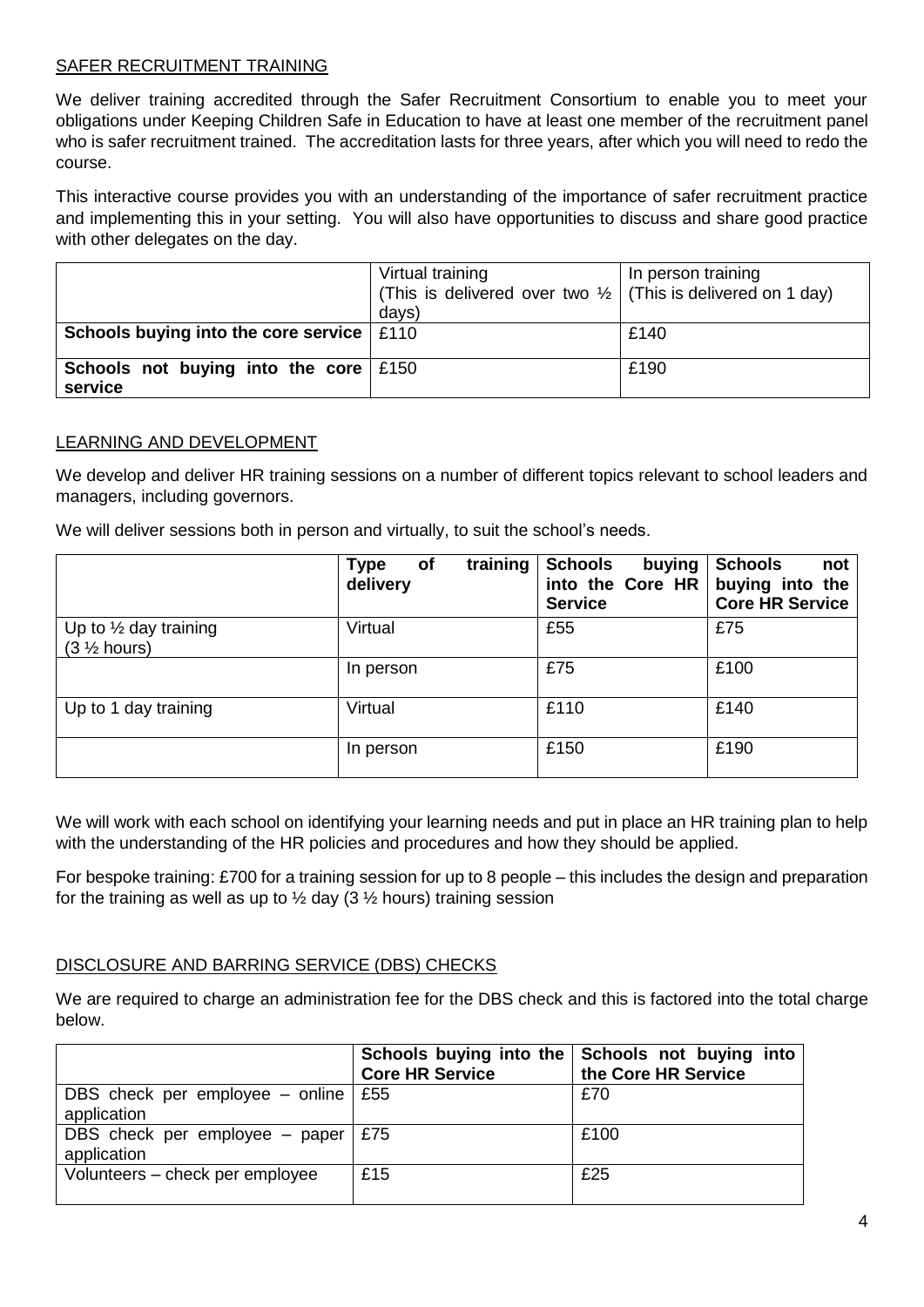| Barred list check | - | ∼∼ |
|-------------------|---|----|
|                   |   |    |

## **HR AUDITS**

To meet our obligations towards maintained schools, we will carry out a basic HR Audit to assess whether the school meets its employment responsibilities. We will also carry this out for other types of schools that buy into the core service, as part of our service offer. We prioritise schools buying into the core service.

In addition, we also offer a more in-depth HR Audit, based on the ACAS Model Workplace. This takes place over two days.

|                                  | <b>Basic audit</b>          | In-depth audit             |
|----------------------------------|-----------------------------|----------------------------|
|                                  |                             |                            |
|                                  | This includes the prep, up  | This includes the<br>prep. |
|                                  | to half a day audit and any | audit carried out over two |
|                                  | follow up work.             | days and follow up work.   |
| Maintained schools buying        | Free                        | £1,200                     |
| into the core service*           |                             |                            |
| Maintained schools<br>not        | Free                        | £1,400                     |
| buying into the core service*    |                             |                            |
| <b>Non-maintained</b><br>schools | £700                        | £1,200                     |
| buying into the core service     |                             |                            |
| Non-maintained schools not       | £1,000                      | £1,400                     |
| buying into the core service     |                             |                            |

## *\*part of local authority statutory functions towards maintained schools*

#### SCHOOLS IN DIFFICULTY

We will carry out an HR Audit for schools in difficulty.

E.g. where a school's Ofsted rating changes and the school is required to put in place an action plan to address any issues

We will work closely with colleagues, including School Improvement, so that we can support you address your staffing issues, which then enables you to focus on school improvement.

This is in addition to our core service and any additional work carried out as part of this will be costed separately.

#### JOB EVALUATIONS

Southwark Schools HR are trained job evaluators in the Hay Job Evaluation Scheme. Some members of the team also have experience of working with different job evaluation schemes, including the GLPC Scheme.

We will evaluate your jobs to ensure that the job is assessed as objectively as possible so that the appropriate pay grade is applied to the job. This helps minimise possible equal pay claims.

This can be purchased on a needs basis.

|                         | Schools buying into the Schools not buying into<br><b>Core HR Service</b> | the Core HR Service |
|-------------------------|---------------------------------------------------------------------------|---------------------|
| Cost per job evaluation | £60                                                                       | £120                |
| Package of two          | £100                                                                      | £200                |
| Package of three        | £150                                                                      | £300                |
| Package of four         | £200                                                                      | £400                |
| Package of five         | £250                                                                      | £500                |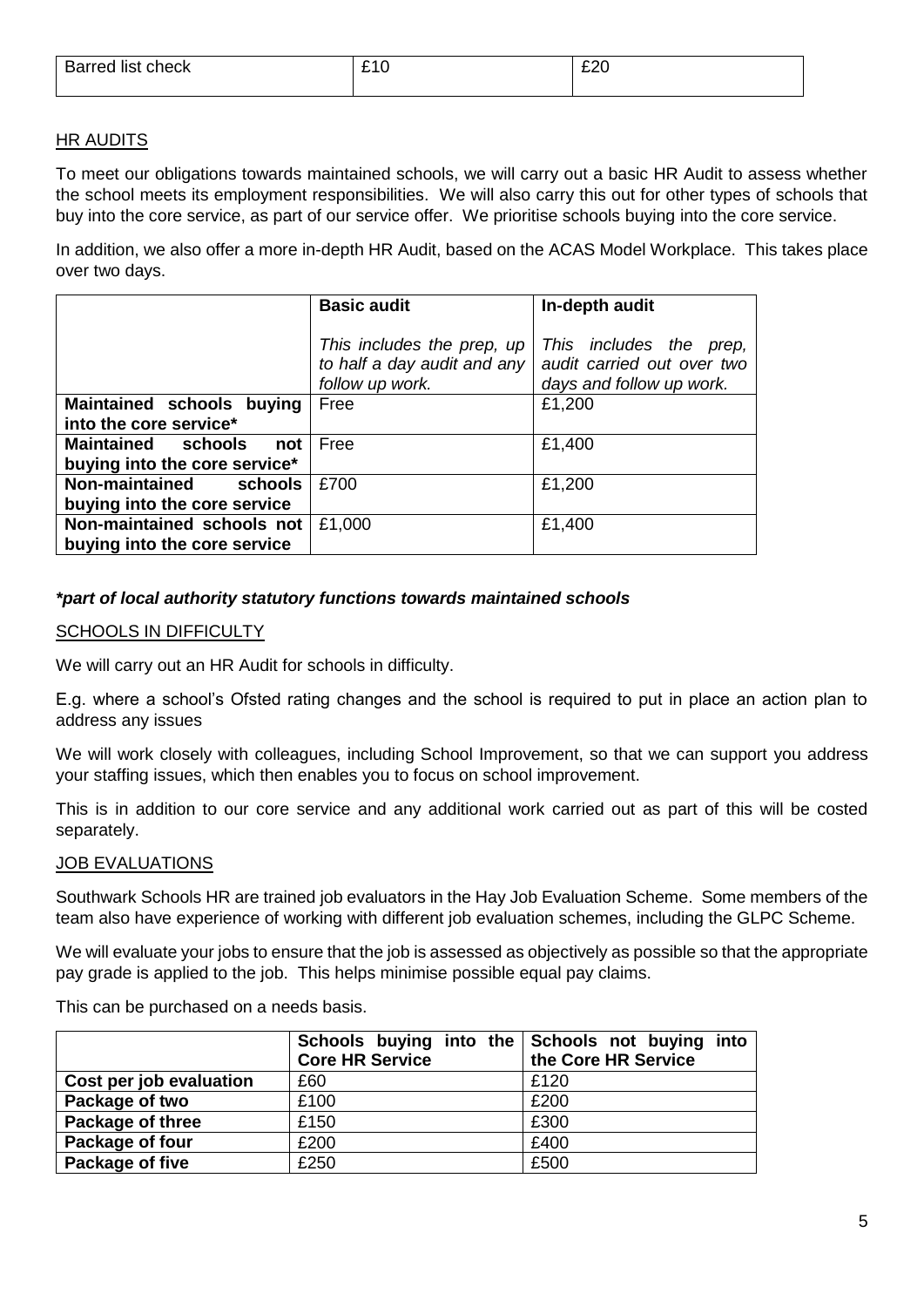NOTE: where a school requires more than five jobs to be evaluated, please contact us for more information on pricing.

#### HR ADMINISTRATION

|                          | <b>Charge</b> |
|--------------------------|---------------|
| <b>HR Administration</b> | £50 per hour  |

#### CERTIFICATE OF SPONSORSHIP

We will charge an administration fee of £300 for any new application or renewal. This is in addition to any separate costs that the school will need to pay for the certificate of sponsorship.

#### NEW SCHOOL BUSINESS MANAGER INDUCTION / ONE TO ONE COACHING

We will provide targeted one to one support and coaching to support School Business Managers.

This can be purchased on a needs basis and is at the charge of £700 per day.

#### SCHOOL BUSINESS MANAGER WEBSITE SUBSCRIPTION

In 2021, we worked with colleagues and School Business Managers to create a space for Southwark School Business Managers and Leaders to have a central point for information as well as being a forum for sharing good practice and learning from others. From this year, there will be a subscription of £100 per School. Where a school does not purchase this, they will not be able to continue to access the website.

#### **5. How we will engage with you**

- We are available all year round, between 8.30am and 5pm
- You will have a designated HR Business Partner and HR Adviser who will work together to support you
- You can contact the team by telephone or email or arrange a meeting, virtually or in person
- We will endeavour to respond to all queries within 2 working days, if not sooner
- We will arrange at least one termly visit
- We will keep the Schools HR website updated, for ease of information
- We will send a regular update of changes to the website

#### **6. Feedback**

We are always striving to provide an excellent service to our schools. We welcome your feedback. We will take on board your views and suggestions about how we can improve as well as what you value about our service. We will, from time to time, carry out a customer satisfaction survey.

In the event you have any feedback with any aspect of the service, please liaise with the HR Business Partner in the first instance. If this is not possible or if after discussion the matter is not resolved, please refer this on to the Head of Schools HR. If you continue to be dissatisfied, you can refer the matter to the Assistant Director of Southwark Education, Learning and Achievement.

## **7. Ending your contract**

We hope you continue to make us your preferred HR supplier. If for any reason you decide you no longer wish to continue with the service beyond the end of the year, please contact us to discuss your reasons. You will need to provide notice by **31st January 2023.**